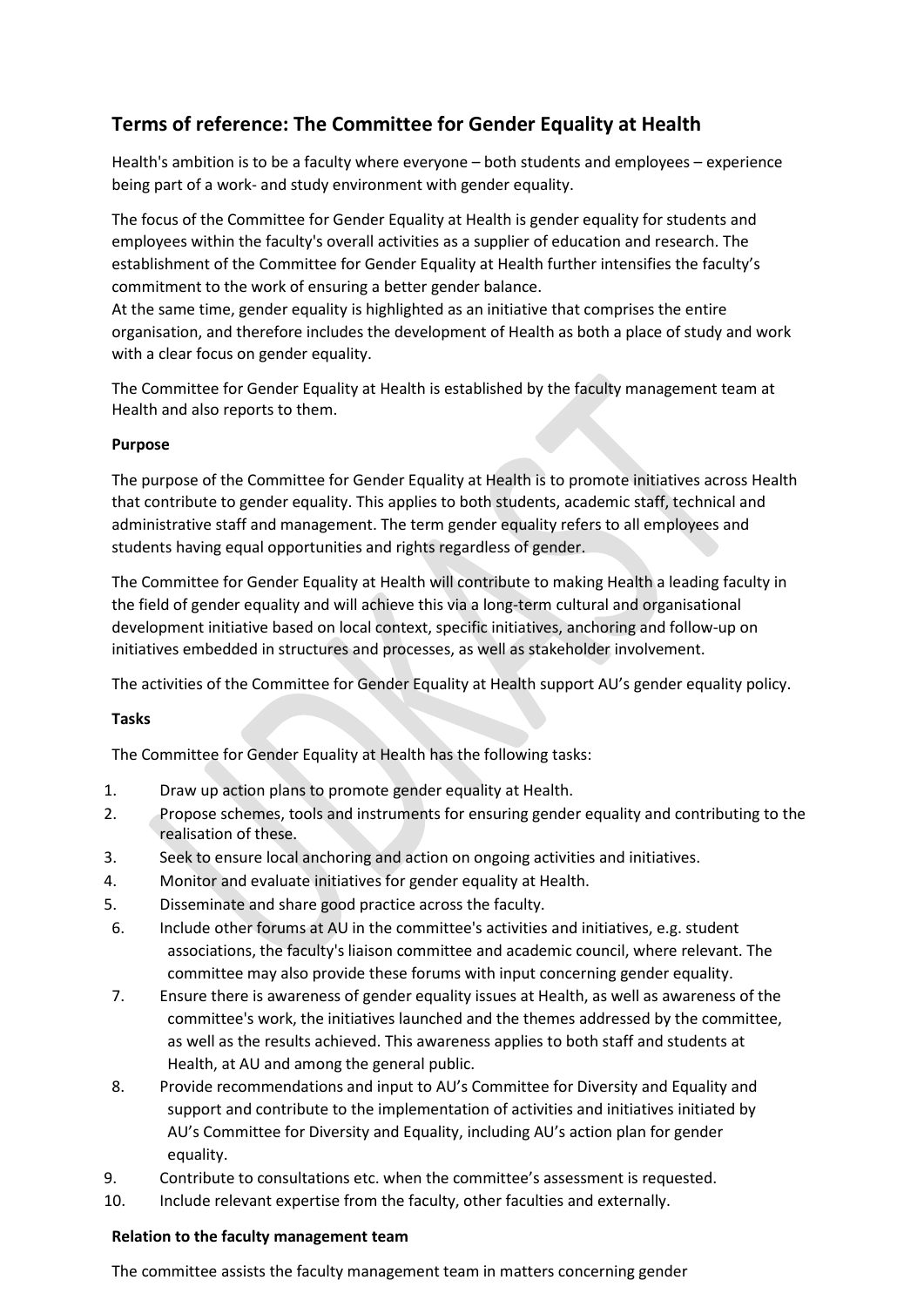equality. The committee's chair keeps the faculty management informed of the committee's activities.